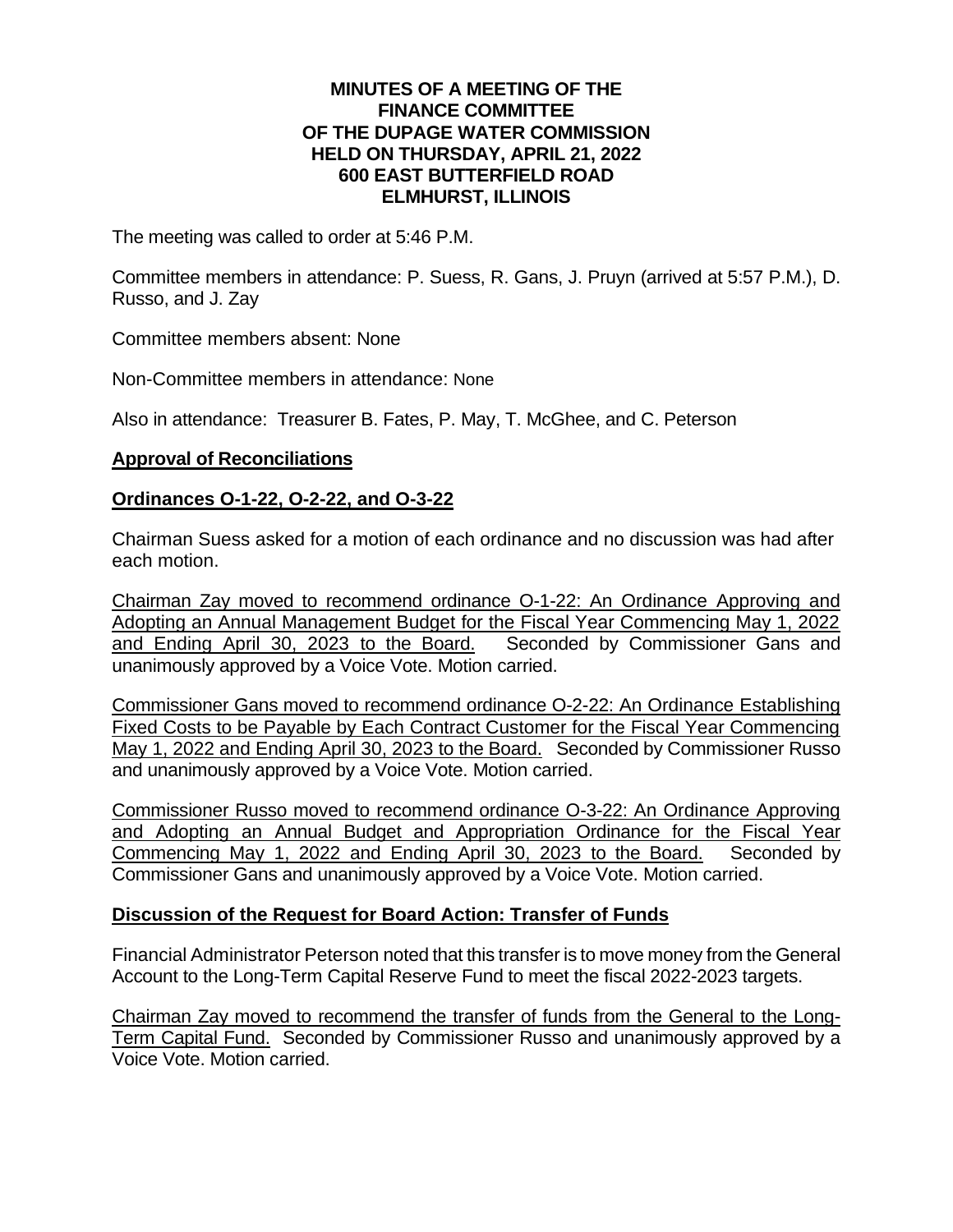# **Financial Statements – March 2022**

Financial Administrator Peterson discussed the eleven months ended March 31, 2022, revenues exceeded expenses by approximately \$3.4M, primarily due to higher than budgeted water sales, investment earnings and timing of expenditures. Water sales exceeded budgeted amounts by 6.1% for the month and 6.5% year-to-date.

Financial Administrator Peterson stated that total cash and investment balances at the end of March exceeded total liabilities and targets. It was noted that cash balances were up compared to prior year by approximately \$6.4M.

Financial Administrator Peterson stated that the account 01-60-662100- Pumping Services went over budget in March 2022, due to greater than anticipated repairs and maintenance needed on th4e pumps and related equipment in the current year. Other accounts expected to exceed the budgeted amounts in April are 01-60-661102 – Electricity costs at Lexington due to higher contractual electrical costs and 01-60-661100 – Water Billing.

# **Treasurer's Report – March 2022**

Treasurer Fates reported that he had reviewed and approved the journal entries and bank reconciliations for the month of March 2022.

Treasurer Fates reviewed his written summary of the March Treasurer's Report. Cash and Investments totaled \$216.2M. He detailed the various account activities in the Commission's cash and investments over the past eleven months.

Market yield on the portfolio was at 0.96%, up slightly from the prior month. The portfolio was showing unrealized losses of \$4.8M compared to unrealized gains at the prior year end of approximately \$2.3M.

Treasurer Fates reviewed the \$5.5M increase year-to-date on the Statement of Cash Flows. He stated that all targeted reserve levels were met or exceeded targets.

A discussion was had regarding the balances in all the reserve accounts. Chairman Zay and Chairman Suess asked Commission staff to set up a meeting with PFM in the next week to discuss the cash balances in the IIIT money market accounts.

# **Accounts Payable**

Financial Administrator Peterson presented the Accounts Payable to the committee members. The numbers below were to be presented in the General Meeting.

| March 9, 2022 to April 12, 2022 | \$8,550,408.34 |
|---------------------------------|----------------|
| Estimated                       | \$1,187,425.00 |
| Total                           | \$9,737,833.34 |